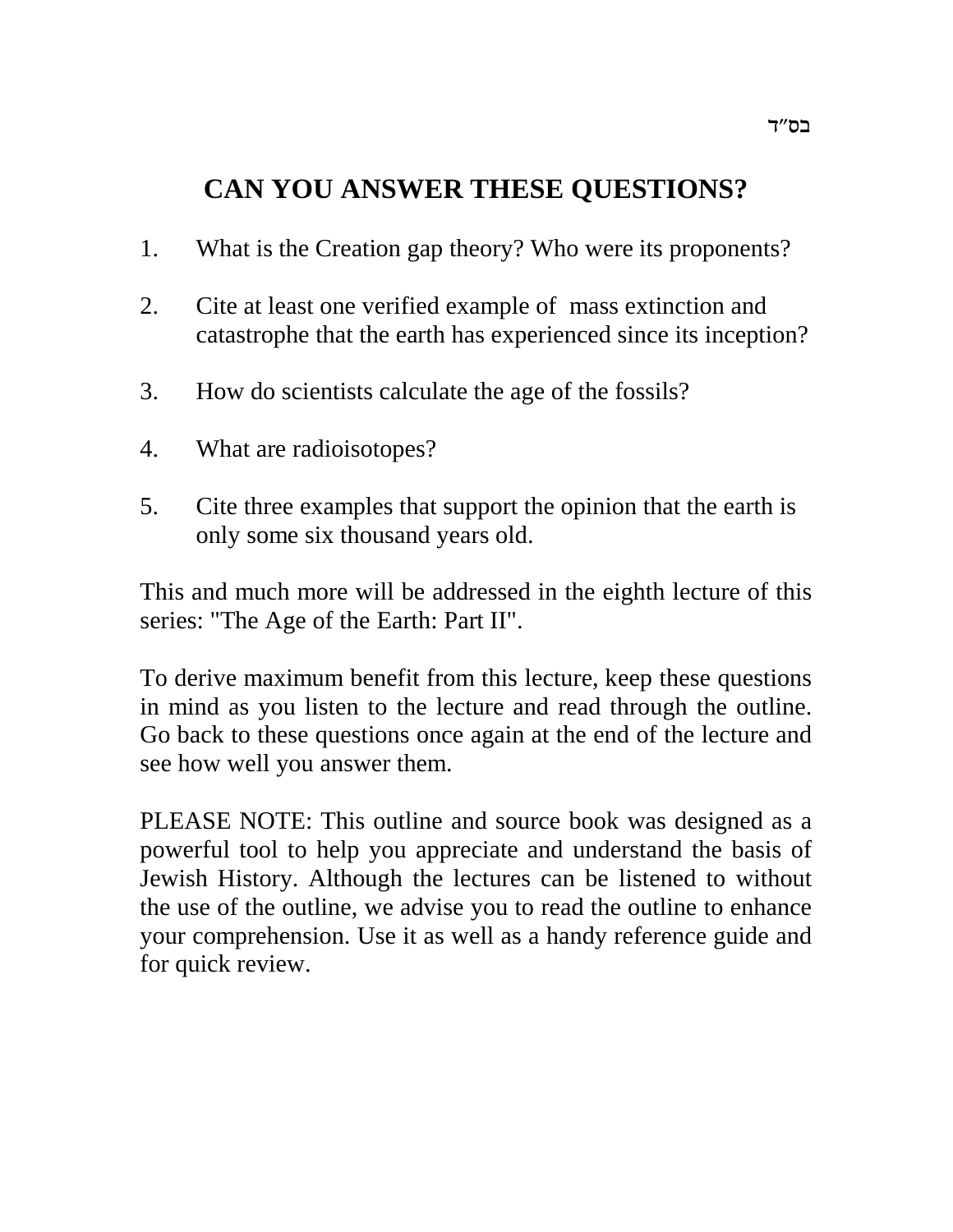### THE EPIC OF THE ETERNAL PEOPLE Presented by Rabbi Shmuel Irons

### Series XI Lecture #8

### AGE OF THE EARTH: PART II

#### $\mathbf{L}$ Evidence of an Old Earth

 $\mathsf{A}$ .

# ויהי ערב ויהי בקר יום אחד אלו אלף שנים שהם יום אחד של הקב"ה שנאמר כי אלף שנים בעיניך כיום וגו' ס' בראשית רבתי לר"מ הדרשן נדפס בסוף מדרש פסיקתא רבתי

"And it was evening and it was morning, one day." This refers to the thousand years which are considered one day in [the eyes of] G-d, as it is stated (Psalms 90:4), "For a thousand years in your sight are but like yesterday . . . " Sefer Beraishis Rabbasi, R. **Moshe HaDarshan** 

 $B<sub>1</sub>$ 

אני הצעיר יצחק דמן עכו ראיתי לכתוב סוד גדול שראוי להעלימו מאד. דע כי יומו של הקב"ה אלף שנה שלנו שנ' כי אלף שנה בעיניך כיום. ושנתנו שס"ה ימים ורביע יום. א"כ השנה של מעלה הם ג' מאות אלף שנה וחמשת אלפים שנה ור"נ שנה שלנו. ושנתים של מעלה הם ז' מאות אלף שנה וכ"ה אלף שנה ות"ק שנים שלנו. מעתה צא וכפול צא וכפול עד מ"ט אלף שנה שכל שנה ג' מאות וס"ה יום ורביע יום וכל יום של מעלה הוא אלף שנה שלנו כמ״ש ונשגב ד׳ לבדו ביום ההוא מי ימלל גבורת ד׳ בשכמל״ו וכל זה כמש״ה אמנם ציורו כפלי כפלים אלפי אלפי אלפים אינם בעיניו חשובים רגע ויוצר הוא צדיק עליון. אמנם עם אין סוף די לך שתאמ׳ אין סוף. ... וראיה ברורה על קיום העולם שנים רבות מאד שילאה הלב לחשוב אותם הוא מאמר ישעיה הנביא ע"ה שאמר (ישעיה סה:כ) הנער בן מאה שנה ימות שכשם שאנחנו אומרים עכשיו על תינוק בן ג׳ שנים או בן פחות תינוק מת כן נאמר לעתיד לבא על איש שחי מאה שנה ומת תינוק מת לרוב השנים שיחיה אדם. ואם יבואו קטני אמנה להכחיש ענין זר זה אמור לו ואשר להיות כבר היה שמתושלח כי אלף שנה פחות ל׳ שנה. וודאי האיש אשר חי ק׳ שנה ומת בימיו של מתושלח אמר מתושלח עליו תינוק קטן מת. . . . הנה עינינו רואות שקיום העולם ארוך מאד להוציא מלבם של האומרים שאין קיומו בלתי מ"ט אלף שנה שהם ז' שמיטות. הרב יצחק (בן שמואל) מעכו בס' אוצר החיים ד' פו: –פז:

I, the young man, Yitzchak of Acco, have seen fit to put down in writing a great secret (Kabbalistic teaching) which is befitting to keep well hidden. You should know that a day of the Holy One, blessed be He, is the equivalent of a thousand of our years, as it is stated (Psalms 90:4), "For a thousand years in your sight are but like yesterday . . ." Our years are made up of three hundred and sixty five and a quarter days. Accordingly, the year in the world above is equal to three hundred and sixty five thousand, two hundred and fifty, of our years. Two years in the world above would then be the equivalent of seven hundred and twenty five thousand and five hundred of our years. Based on this, if we continue to convert our years into heavenly years through this process of multiplication, we come to the following conclusion: Forty nine thousand of our years, which is made up of three hundred and sixty five and a quarter days, each day of which is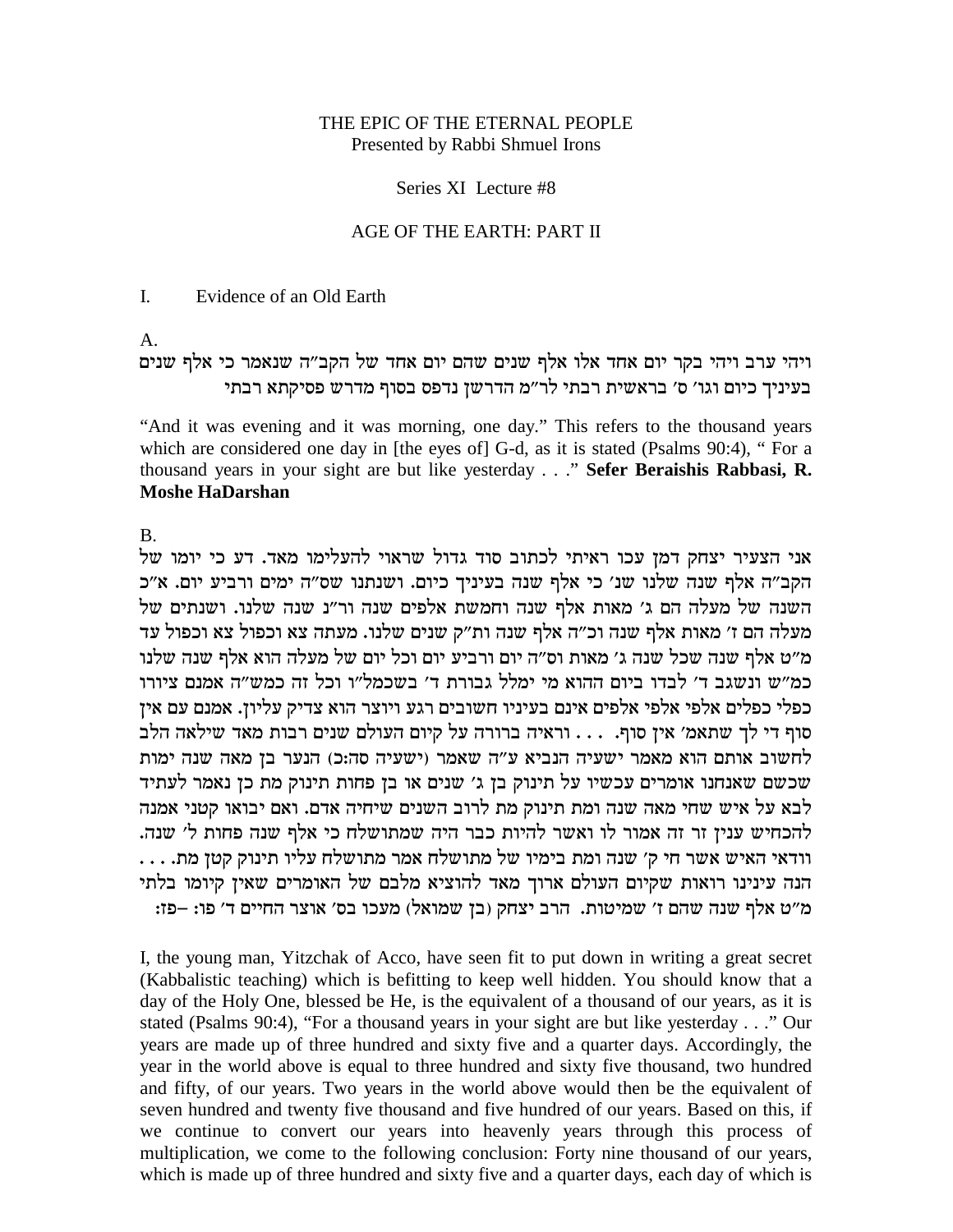a thousand years in heaven, can be converted into [17,897,250,000 of our] years. This is alluded to in the verse (Isaiah 2:11), ". . . and the L-rd alone shall be exalted on that day." Who can utter the mighty acts of the L-rd? (See Psalms 106:2) Blessed be the Name of the glory of His kingdom for ever. Everything will be as is stated in Scripture. The form that it takes, however, will be many times over. Thousands of thousands of thousands have no value in His eyes; they are like but an instant. The Creator is the eminent *Tzaddik*. With the *En Sof* (the Infinite One) it is simply sufficient to say that there is no end. . . . The proof of the existence of the world for a great many years, so many that the one would become exhausted calculating them, is the statement of *Yeshaya HaNavi* (Isaiah, the Prophet), of blessed memory, who said (Isaiah 65:2), ". . . for the child shall die a hundred years old . . ."Just as we now remark about a three year old child, or less, who died, "a child just died," so too, in the future, we will remark about a hundred year old person who dies, "a child just died," due to the immensity of years that people will live. If those of diminished faith challenge you and deny this strange thing, tell them that such things have happened before. Methuselah lived for almost a thousand years, less some thirty. Certainly, in his lifetime, if a person lived to be a hundred and then died, Methuselah would say about him that he died a child. . . . Now our eyes are seeing that the existence of the world is very long, in contradistinction to those who say that the existence of this world is only forty nine thousand years, which is seven Shemittas. **R. Yitzchak of Acco, Sefer Otzar HaChaim 86b-87b**

# II. Evidence of a Young Earth

### A.

,אמר רב יהודה אמר רב: עשרה דברים נבראו ביום ראשון, ואלו הן: שמים וארץ, תהו ובהו אור וחשך, רוח ומים, מדת יום ומדת לילה. שמים וארץ ־ דכתיב (בראשית א׳) בראשית ברא ,<br>א–להים את השמים ואת הארץ, תהו ובהו ־ דכתיב (בראשית א׳) והארץ היתה תהו ובהו אור וחשך, חשך דכתיב (בראשית א׳) וחשך על פני תהום, אור ־ דכתיב (בראשית א׳) ויאמר א–להים יהי אור. רוח ומים ־ דכתיב (בראשית א׳) ורוח א–להים מרחפת על פני המים. מדת יום ומדת לילה ־ דכתיב (בראשית א׳) ויהי ערב ויהי בקר יום אחד. חגיגה יב.

Rav Yehudah said that Rav said: Ten things were created the first day, and they are as follows: heaven and earth, Tohu [chaos], Bohu [desolation], light and darkness, wind and water, **the measure of day and the measure of night**. Heaven and earth, for it is written: In the beginning G-d created heaven and earth. Tohu and Bohu, for it is written: And the earth was Tohu and Bohu. Light and darkness: darkness, for it is written: And darkness was upon the face of the deep; light, for it is written: And G-d said, Let there be light. Wind and water, for it is written: And the wind of G-d hovered over the face of the waters. **The measure of day and the measure of night**, for it is written: And there was evening and there was morning, one day. **Chagigah 12a**

# B.

רבי לולינא בר טברין אמר בשם רבי יצחק בין על דעתיה דרבי חנינא בין על דעתיה דרבי יוחנן, הכל מודים שלא נברא ביום ראשון כלום, שלא יאמרו מיכאל היה מותח בדרומו של רקיע, וגבריאל בצפונו, והקב"ה ממדד באמצעו אלא (ישעיהו מד) אנכי ד' עושה כל נוטה שמים לבדי וגו' מאתי מי אתי כתיב, מי היה שותף עמי בברייתו של עולם . בראשית רבה פרשה א:ג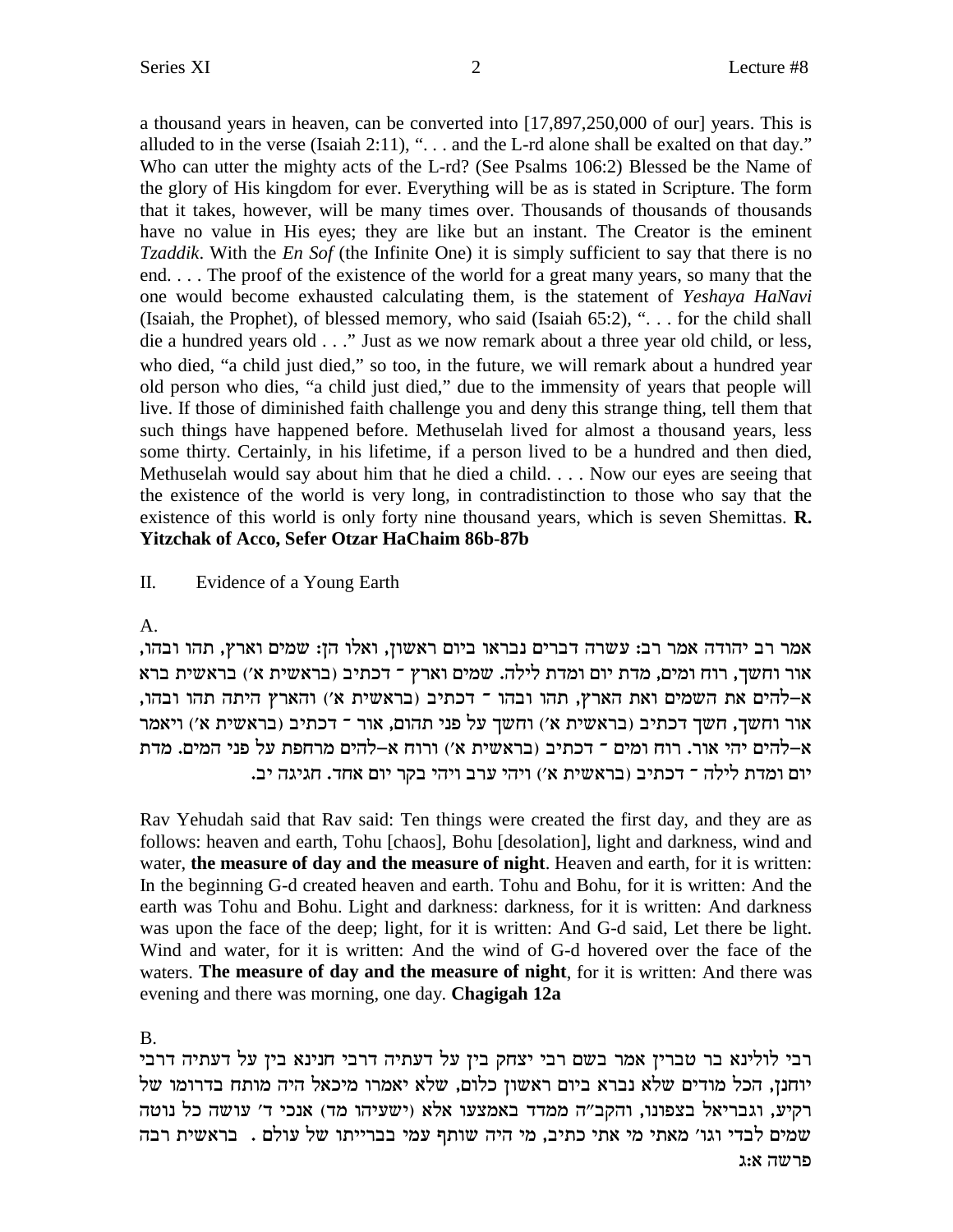Rabbi Luliana b. Tavrin said in the name of Rabbi Yitzchak: Both Rabbi Chanina and Rabbi Yochanan agree that the angels were not created the first day. This is so that people should not say that the angel Michael pulled the heavens towards the south, Gabriel pulled it towards the north, and G-d fitted it in the middle. Rather, "I am the L-rd who makes all things; who stretches the heavens alone; who spreads abroad the earth by myself." (Isaiah 44:24) "Myself" who was with Me? Who was a partner with Me in the creation of the world? Midrash Beraishis Rabbah 1:3

 $C_{\cdot}$ 

ובכלל הדבר הוא להודיעך ענין טעות אחד נפל בפי קצת המקובלים כמו ספר קנה וספר בעל התמונה האומרי׳ כי שבע שמיטות יהיו בעולם וכל שבעה אלף שנה הם שמיטה אחת וכבר עברה שמיטה ראשונה ואנחנו עתה בשמיטה הב' הרומזת אל ספירת הגבורה וכיוצא בזה האריכו בדברים אשר לא כן ועתה אודיעך כי אין להאמין בדברים האלו. ספר מאמרי רשב״י מר׳ חיים ויטאל בשם האריז״ל

Regarding this in general, I would like to tell you about an error which crept in to the writings of some of the Kabbalists such as the Sefer HaKanah and the work of the author of the Sefer HaTemunah who state that there will be seven Shemittas in the world and that every period of seven thousand years corresponds to one Shemitta and that one Shemitta has already elapsed and that we are in the second Shemitta which hints to the Sefira of Gevurah and similar things upon which they elaborated, which are not so. I am now telling you not to believe such things. Sefer Maamorei R. Shimon bar Yochai, R. **Chaim Vital in the name of the Arizal** 

D.

וימח את כל היקום. נמחו הגופות ודייק הכתוב אשר על פני האדמה דוקא אלו שהיו מונחים על פני האדמה. אבל נשתיירו כמה גופות שנפל עליהם עפר הרבה ע״י שטף המים ונשארו הגופות קיימין. והן הנה עצמות שמוצאין חופרי ארץ ומוצאין עצמות מבריות שלא נמצא עתה בעולם. ומזה שפטו הרבה שהי׳ לפני בריאה זו עולם אחר ואז היו בריות אחרות. ובאמת יש בב״ר כ״פ על המקרא והנה טוב מאד מלמד שברא הקב״ה עולמות ומחריבן ואמר דין הניין לו ודין לא הניין לו. וכ"ה בזוה"ק ויקרא עה"כ ואם זבח שלמים קרבנו מ"מ קשה לדעתי לומר כן שהרי מבואר בשמ״ר פ׳ ל׳ אלה תולדות השמים והארץ מה פסל שהי׳ בורא עולמות והי׳ מסתכל בהן ולא היו ערבים עליו ומחזירן לתהו ובהו. וא״כ לא נשתיירו מהם שריד ופליט. אלא נראה שהעצמות האלה המה מלפני ימי המבול. ואע"ג שנמצאים באקלים שאינם חיים שם זה נעשה ע"פ ששינו את דרכם על הארץ לפני המבול והלכו למקום אחר. ... ס׳ העמק דבר לפ׳ נח (בראשית ז:כג) מהרה״ג ר׳ נפתלי צבי יהודה ברלין

"And every living substance was destroyed . . ." (Gen. 7:23) [The usage of the word vayimach carries with it the implication that creatures were nimcheh - dissolved]. The bodies were dissolved. The verse is precisely worded, "... which was upon the face of the ground . . ." (ibid.) Only those that were lying upon the ground [became dissolved]. There were, however, many bodies that remained whole as much earth fell on them through the force of the water, and the bodies remained whole. These are the bones which are found by those who dig up the earth; bones of animals who no longer inhabit this world. Based on these finds, many have come to the conclusion that there existed a world before this creation, which was occupied by different creatures. The truth is that in the